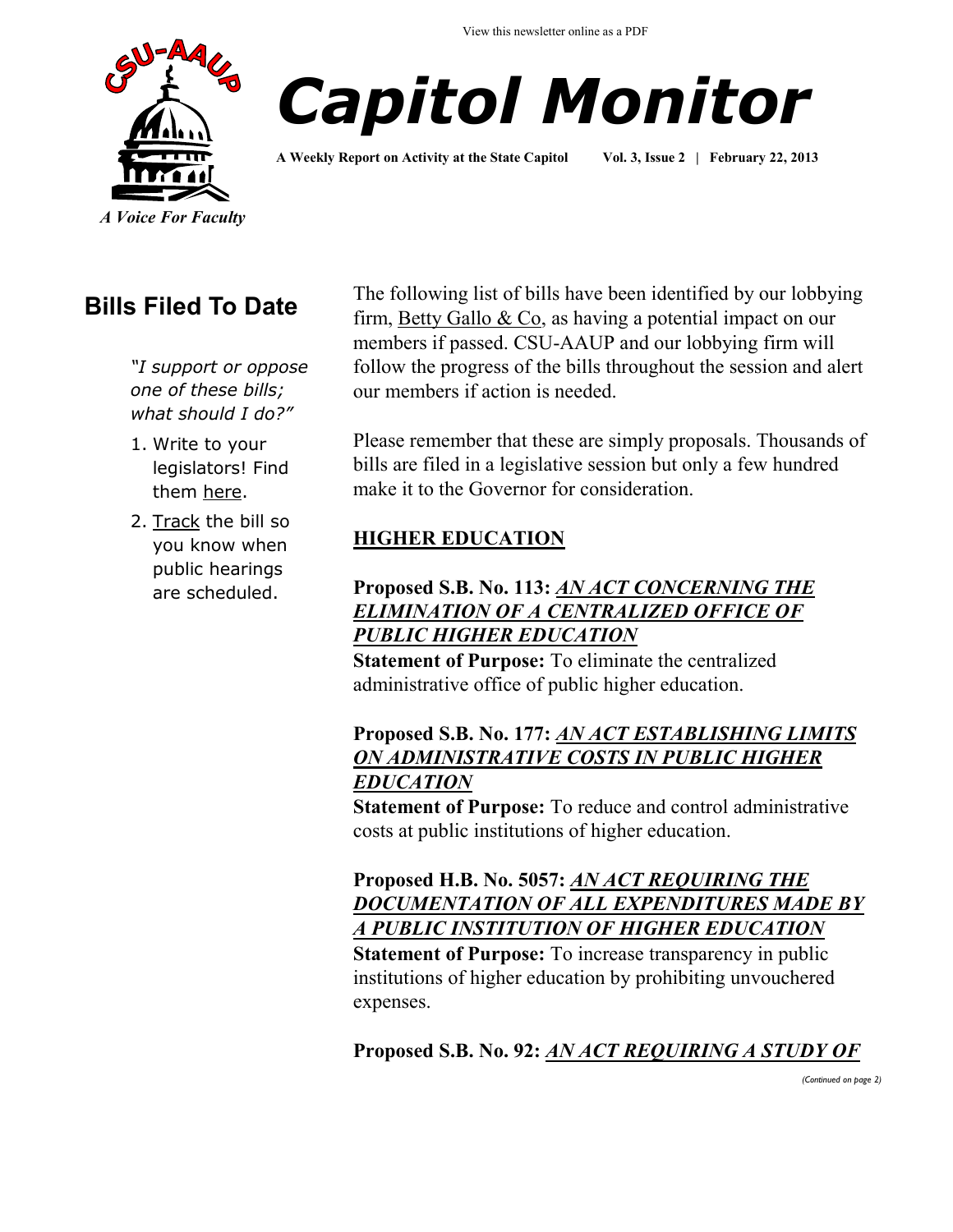*(Continued from page 1)*

## *[THE NEED FOR LEGISLATIVE OVERSIGHT OF](http://www.cga.ct.gov/asp/cgabillstatus/cgabillstatus.asp?selBillType=Bill&bill_num=SB00092&which_year=2013)  [PUBLIC HIGHER EDUCATION EMPLOYMENT](http://www.cga.ct.gov/asp/cgabillstatus/cgabillstatus.asp?selBillType=Bill&bill_num=SB00092&which_year=2013)  [CONTRACTS](http://www.cga.ct.gov/asp/cgabillstatus/cgabillstatus.asp?selBillType=Bill&bill_num=SB00092&which_year=2013)*

**Statement of Purpose:** To study the necessity of oversight of certain public higher education employment contracts.

## **Proposed H.B. No. 5055:** *[AN ACT REQUIRING A PLAN](http://www.cga.ct.gov/asp/cgabillstatus/cgabillstatus.asp?selBillType=Bill&bill_num=HB05055&which_year=2013)  [TO ESTABLISH A HIGHER EDUCATION INTERNSHIP](http://www.cga.ct.gov/asp/cgabillstatus/cgabillstatus.asp?selBillType=Bill&bill_num=HB05055&which_year=2013)  [REGULATORY BOARD](http://www.cga.ct.gov/asp/cgabillstatus/cgabillstatus.asp?selBillType=Bill&bill_num=HB05055&which_year=2013)*

**Statement of Purpose:** To develop a plan to establish a higher education internship regulatory board.

#### **Proposed S.B. No. 26:** *[AN ACT REQUIRING A STUDY OF](http://www.cga.ct.gov/asp/cgabillstatus/cgabillstatus.asp?selBillType=Bill&bill_num=SB00026&which_year=2013)  [STUDENT LOAN DEBT](http://www.cga.ct.gov/asp/cgabillstatus/cgabillstatus.asp?selBillType=Bill&bill_num=SB00026&which_year=2013)*

**Statement of Purpose:** To require a study of student loan debt.

## **Proposed S.B. No. 176:** *[AN ACT ESTABLISHING A](http://www.cga.ct.gov/asp/cgabillstatus/cgabillstatus.asp?selBillType=Bill&bill_num=SB00176&which_year=2013)  [HIGHER EDUCATION PERFORMANCE INCENTIVE](http://www.cga.ct.gov/asp/cgabillstatus/cgabillstatus.asp?selBillType=Bill&bill_num=SB00176&which_year=2013)  [TASK FORCE](http://www.cga.ct.gov/asp/cgabillstatus/cgabillstatus.asp?selBillType=Bill&bill_num=SB00176&which_year=2013)*

**Statement of Purpose:** To establish a higher education performance incentive program.

## **S.B. No. 200 (RAISED):** *[AN ACT CONCERNING](http://www.cga.ct.gov/asp/cgabillstatus/cgabillstatus.asp?selBillType=Bill&bill_num=SB00200&which_year=2013)  [HIGHER EDUCATION](http://www.cga.ct.gov/asp/cgabillstatus/cgabillstatus.asp?selBillType=Bill&bill_num=SB00200&which_year=2013)*

**Statement of Purpose:** To require a study of issues concerning higher education.

**Proposed S.B. No. 205:** *[AN ACT CONCERNING](http://www.cga.ct.gov/asp/cgabillstatus/cgabillstatus.asp?selBillType=Bill&bill_num=SB00205&which_year=2013)  [SCHOLARSHIPS FOR STUDENT ATHLETES AT](http://www.cga.ct.gov/asp/cgabillstatus/cgabillstatus.asp?selBillType=Bill&bill_num=SB00205&which_year=2013)  [PUBLIC INSTITUTIONS OF HIGHER EDUCATION](http://www.cga.ct.gov/asp/cgabillstatus/cgabillstatus.asp?selBillType=Bill&bill_num=SB00205&which_year=2013)* **Statement of Purpose:** To increase graduation rates of student athletes at public institutions of higher education.

**H.B. No. 5424 (RAISED):** *[AN ACT CONCERNING](http://www.cga.ct.gov/asp/cgabillstatus/cgabillstatus.asp?selBillType=Bill&bill_num=HB05424&which_year=2013)  [CONNECTICUT'S MANUFACTURING AND](http://www.cga.ct.gov/asp/cgabillstatus/cgabillstatus.asp?selBillType=Bill&bill_num=HB05424&which_year=2013)  [TECHNOLOGY WORKFORCE](http://www.cga.ct.gov/asp/cgabillstatus/cgabillstatus.asp?selBillType=Bill&bill_num=HB05424&which_year=2013)*

*(Continued on page 3)*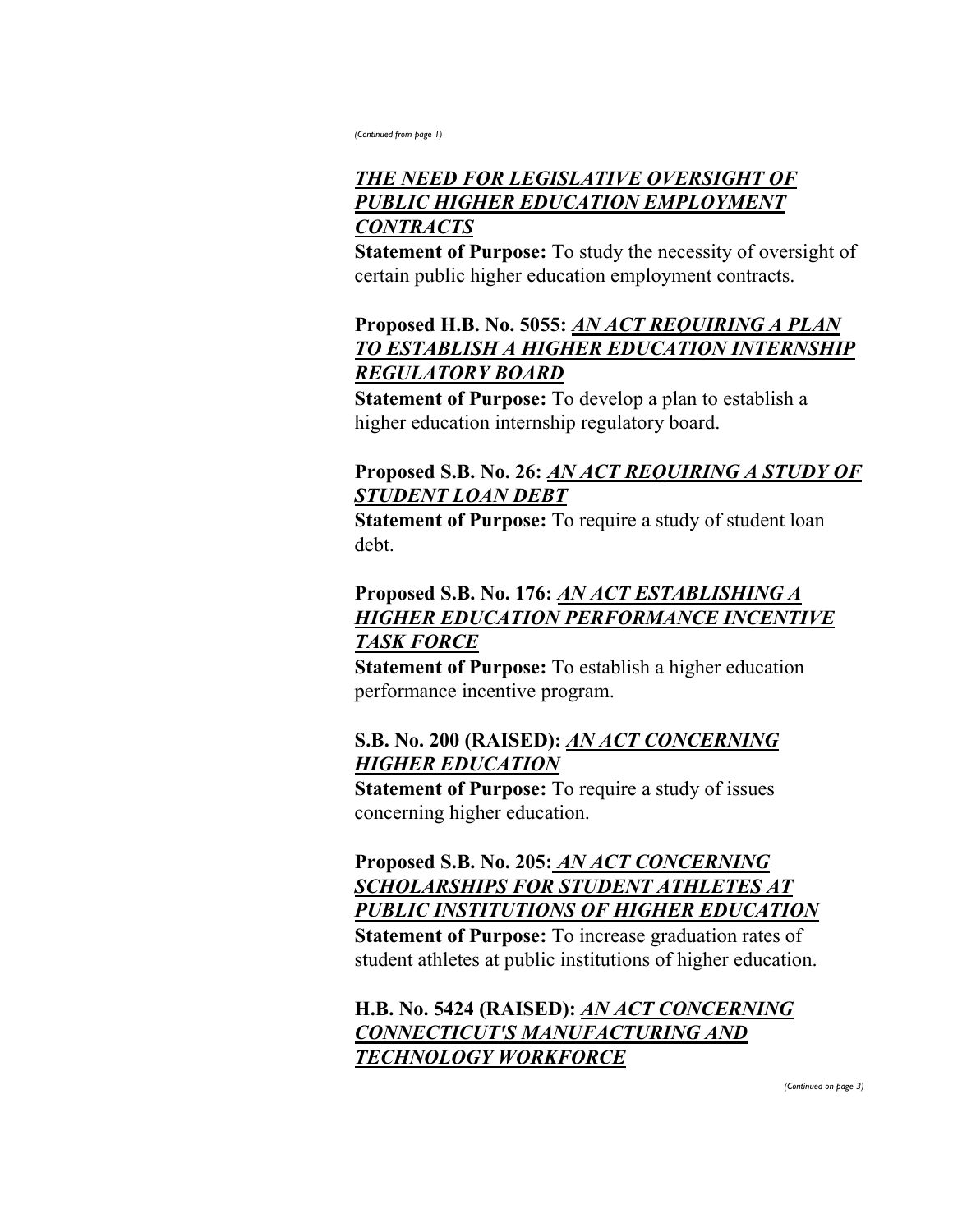*(Continued from page 2)*

**Statement of Purpose:** To require a study of issues concerning Connecticut's manufacturing and technology workforce.

## **H.B. No. 5426 (RAISED):** *[AN ACT CONCERNING](http://www.cga.ct.gov/asp/cgabillstatus/cgabillstatus.asp?selBillType=Bill&bill_num=HB05426&which_year=2013)  [WORKFORCE DEVELOPMENT](http://www.cga.ct.gov/asp/cgabillstatus/cgabillstatus.asp?selBillType=Bill&bill_num=HB05426&which_year=2013)*

**Statement of Purpose:** To study issues concerning workforce development.

## **STATE EMPLOYEE BENEFITS**

**Proposed [S.B. No. 153:](http://www.cga.ct.gov/asp/cgabillstatus/cgabillstatus.asp?selBillType=Bill&bill_num=SB00153&which_year=2013)** *[AN ACT CONCERNING REFORM](http://www.cga.ct.gov/asp/cgabillstatus/cgabillstatus.asp?selBillType=Bill&bill_num=SB00153&which_year=2013)  [OF THE STATE EMPLOYEES RETIREMENT SYSTEM](http://www.cga.ct.gov/asp/cgabillstatus/cgabillstatus.asp?selBillType=Bill&bill_num=SB00153&which_year=2013)* **Statement of Purpose**: To provide tangible taxpayer relief by reforming the state employees retirement system.

## **Proposed H.B. No. 5004:** *[AN ACT CONCERNING STATE](http://www.cga.ct.gov/asp/cgabillstatus/cgabillstatus.asp?selBillType=Bill&bill_num=HB05004&which_year=2013)  [AND MUNICIPAL EMPLOYEE RETIREMENT INCOME](http://www.cga.ct.gov/asp/cgabillstatus/cgabillstatus.asp?selBillType=Bill&bill_num=HB05004&which_year=2013)*

**Statement of Purpose:** To prohibit certain public employees from receiving a state or municipal salary and collecting a state or municipal pension at the same time.

#### **Proposed H.B. No. 5006:** *[AN ACT CONCERNING STATE](http://www.cga.ct.gov/asp/cgabillstatus/cgabillstatus.asp?selBillType=Bill&bill_num=HB05006&which_year=2013)  [EMPLOYEE CONTRIBUTIONS FOR RETIREE HEALTH](http://www.cga.ct.gov/asp/cgabillstatus/cgabillstatus.asp?selBillType=Bill&bill_num=HB05006&which_year=2013)  [INSURANCE COVERAGE](http://www.cga.ct.gov/asp/cgabillstatus/cgabillstatus.asp?selBillType=Bill&bill_num=HB05006&which_year=2013)*

**Statement of Purpose:** To ensure that retired state employees get the healthcare coverage they have been promised.

## **Proposed H.B. No. 5009:** *[AN ACT CONCERNING A](http://www.cga.ct.gov/asp/cgabillstatus/cgabillstatus.asp?selBillType=Bill&bill_num=HB05009&which_year=2013)  [DEFINED CONTRIBUTION RETIREMENT PLAN FOR](http://www.cga.ct.gov/asp/cgabillstatus/cgabillstatus.asp?selBillType=Bill&bill_num=HB05009&which_year=2013)  [STATE EMPLOYEES](http://www.cga.ct.gov/asp/cgabillstatus/cgabillstatus.asp?selBillType=Bill&bill_num=HB05009&which_year=2013)*

**Statement of Purpose:** To move state employee pensions to defined contribution plans.

**Proposed H.B. No. 5013:** *[AN ACT CONCERNING](http://www.cga.ct.gov/asp/cgabillstatus/cgabillstatus.asp?selBillType=Bill&bill_num=HB05013&which_year=2013)  [CERTAIN AGREEMENTS OR STIPULATIONS](http://www.cga.ct.gov/asp/cgabillstatus/cgabillstatus.asp?selBillType=Bill&bill_num=HB05013&which_year=2013)  [REQUIRED TO BE APPROVED BY THE GENERAL](http://www.cga.ct.gov/asp/cgabillstatus/cgabillstatus.asp?selBillType=Bill&bill_num=HB05013&which_year=2013)  [ASSEMBLY](http://www.cga.ct.gov/asp/cgabillstatus/cgabillstatus.asp?selBillType=Bill&bill_num=HB05013&which_year=2013)*

*(Continued on page 4)*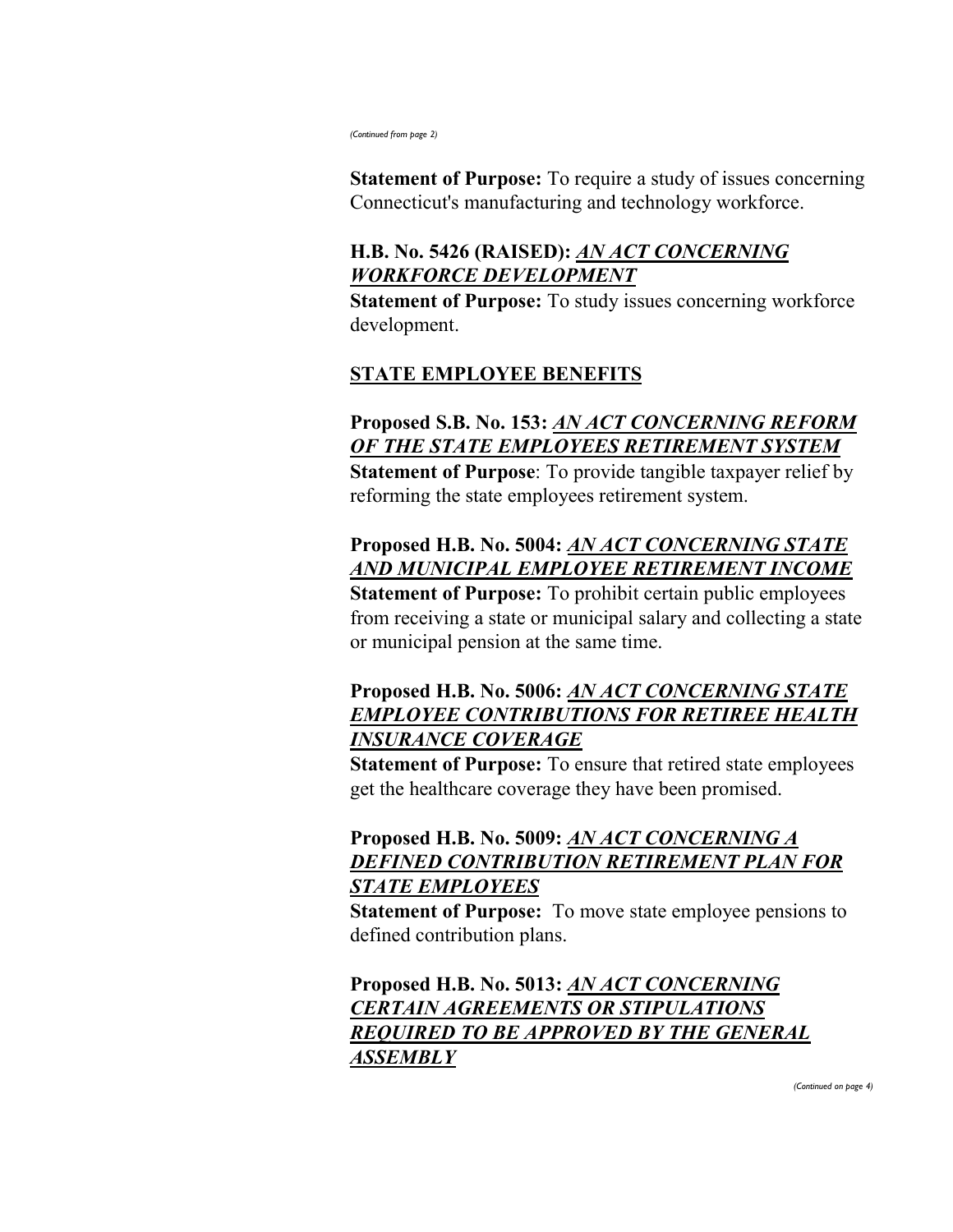*(Continued from page 3)*

**Statement of Purpose:** To require a vote by each chamber on all state employee collective bargaining agreements and all agreements or stipulated agreements under section 3-125a of the general statutes.

## **Proposed H.B. No. 5015:** *[AN ACT CONCERNING PUBLIC](http://www.cga.ct.gov/asp/cgabillstatus/cgabillstatus.asp?selBillType=Bill&bill_num=HB05015&which_year=2013)  [EMPLOYEES' PENSIONS SOLVENCY](http://www.cga.ct.gov/asp/cgabillstatus/cgabillstatus.asp?selBillType=Bill&bill_num=HB05015&which_year=2013)*

**Statement of Purpose:** To establish a special purpose quasipublic entity to create a mechanism for funding the state's pension obligations by allowing such entity to use pension fund moneys to buy certain insurance premiums, the benefits of which shall return to the pension fund.

## **Proposed H.B. No. 5093:** *[AN ACT CONCERNING LABOR](http://www.cga.ct.gov/asp/cgabillstatus/cgabillstatus.asp?selBillType=Bill&bill_num=HB05093&which_year=2013)  [CONTRACTS DURING PERIODS OF HIGH](http://www.cga.ct.gov/asp/cgabillstatus/cgabillstatus.asp?selBillType=Bill&bill_num=HB05093&which_year=2013)  [UNEMPLOYMENT](http://www.cga.ct.gov/asp/cgabillstatus/cgabillstatus.asp?selBillType=Bill&bill_num=HB05093&which_year=2013)*

**Statement of Purpose:** To allow the legislative body of a municipality to reject a contract without requiring mandatory binding arbitration during periods of high unemployment.

## **Proposed S.B. No. 6:** *[AN ACT CONCERNING](http://www.cga.ct.gov/asp/cgabillstatus/cgabillstatus.asp?selBillType=Bill&bill_num=SB00006&which_year=2013)  [PRESCRIPTION DRUG PLANS FOR STATE](http://www.cga.ct.gov/asp/cgabillstatus/cgabillstatus.asp?selBillType=Bill&bill_num=SB00006&which_year=2013)  [EMPLOYEES](http://www.cga.ct.gov/asp/cgabillstatus/cgabillstatus.asp?selBillType=Bill&bill_num=SB00006&which_year=2013)*

**Statement of Purpose**: To permit state employees to fill their prescriptions at independent pharmacies.

## **Proposed S.B. No. 7:** *[AN ACT CONCERNING REFORM](http://www.cga.ct.gov/asp/cgabillstatus/cgabillstatus.asp?selBillType=Bill&bill_num=SB00007&which_year=2013)  [OF STATE-SPONSORED PUBLIC EMPLOYEE](http://www.cga.ct.gov/asp/cgabillstatus/cgabillstatus.asp?selBillType=Bill&bill_num=SB00007&which_year=2013)  [RETIREMENT SYSTEMS](http://www.cga.ct.gov/asp/cgabillstatus/cgabillstatus.asp?selBillType=Bill&bill_num=SB00007&which_year=2013)*

**Statement of Purpose:** To reform state-sponsored public employee pension systems.

## **Proposed S.B. No. 9:** *[AN ACT CONCERNING COVERAGE](http://www.cga.ct.gov/asp/cgabillstatus/cgabillstatus.asp?selBillType=Bill&bill_num=SB00009&which_year=2013)  [FOR DEPENDENTS UNDER THE STATE EMPLOYEES](http://www.cga.ct.gov/asp/cgabillstatus/cgabillstatus.asp?selBillType=Bill&bill_num=SB00009&which_year=2013)  [RETIREMENT HEALTH PLAN](http://www.cga.ct.gov/asp/cgabillstatus/cgabillstatus.asp?selBillType=Bill&bill_num=SB00009&which_year=2013)*

**Statement of Purpose:** To provide health care coverage for dependents of state retirees.

*(Continued on page 5)*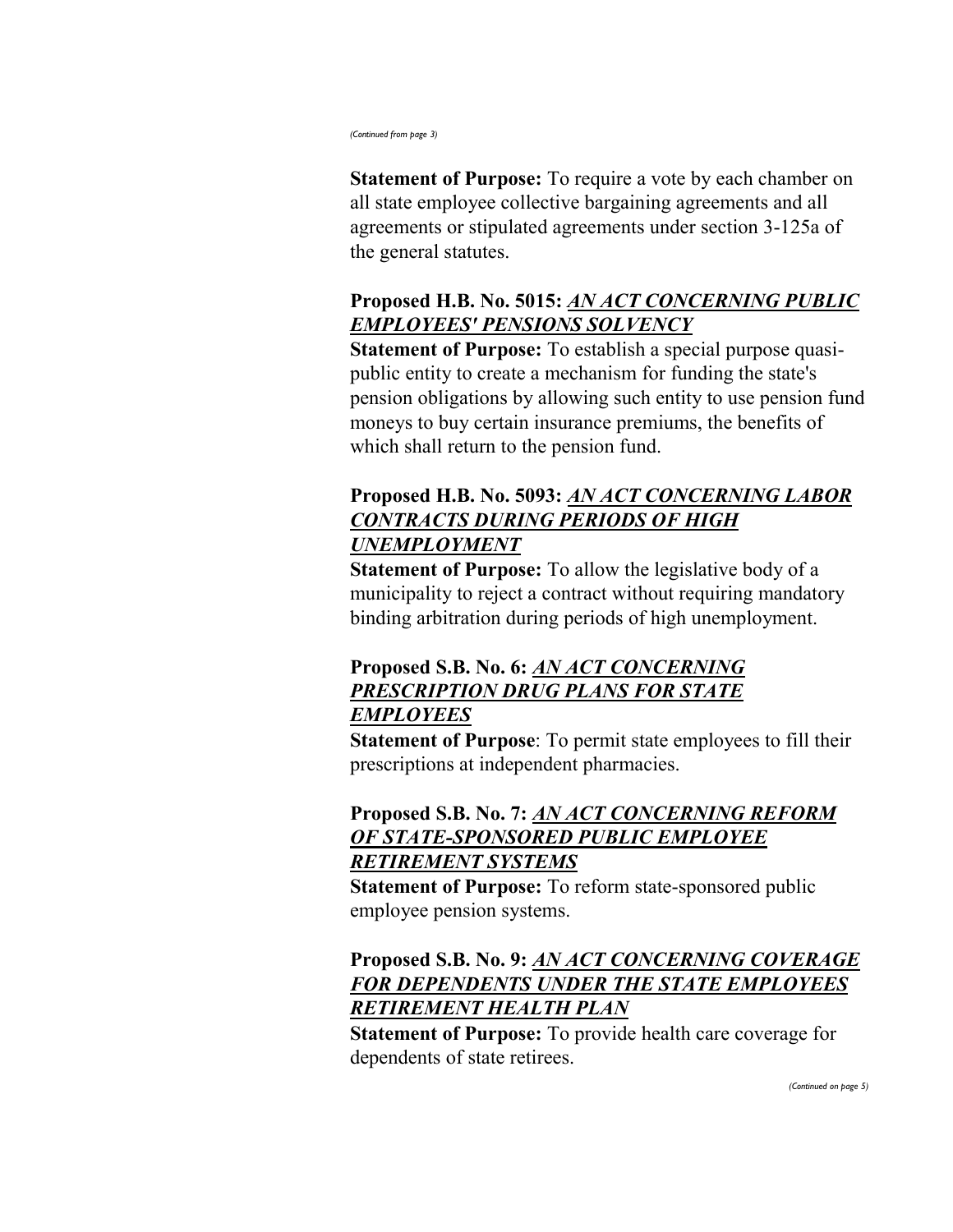*(Continued from page 4)*

## **Proposed S.B. No. 10:** *[AN ACT CONCERNING CREDIT](http://www.cga.ct.gov/asp/cgabillstatus/cgabillstatus.asp?selBillType=Bill&bill_num=SB00010&which_year=2013)  [FOR PREVIOUS STATE SERVICE IN THE STATE](http://www.cga.ct.gov/asp/cgabillstatus/cgabillstatus.asp?selBillType=Bill&bill_num=SB00010&which_year=2013)  [EMPLOYEES RETIREMENT SYSTEM](http://www.cga.ct.gov/asp/cgabillstatus/cgabillstatus.asp?selBillType=Bill&bill_num=SB00010&which_year=2013)*

**Statement of Purpose:** To allow state employees with a break in service to use all previous state service towards retirement credit.

## **Proposed S.B. No. 53:** *[AN ACT ELIMINATING](http://www.cga.ct.gov/asp/cgabillstatus/cgabillstatus.asp?selBillType=Bill&bill_num=SB00053&which_year=2013)  [LONGEVITY PAYMENTS AND ELIMINATING](http://www.cga.ct.gov/asp/cgabillstatus/cgabillstatus.asp?selBillType=Bill&bill_num=SB00053&which_year=2013)  [OVERTIME COMPENSATION FROM THE](http://www.cga.ct.gov/asp/cgabillstatus/cgabillstatus.asp?selBillType=Bill&bill_num=SB00053&which_year=2013)  [CALCULATION OF PENSIONS FOR STATE](http://www.cga.ct.gov/asp/cgabillstatus/cgabillstatus.asp?selBillType=Bill&bill_num=SB00053&which_year=2013)  [EMPLOYEES](http://www.cga.ct.gov/asp/cgabillstatus/cgabillstatus.asp?selBillType=Bill&bill_num=SB00053&which_year=2013)*

**Statement of Purpose**: To establish more accountability in public employee compensation.

## **Proposed H.B. No. 5137:** *[AN ACT REDUCING THE](http://www.cga.ct.gov/asp/cgabillstatus/cgabillstatus.asp?selBillType=Bill&bill_num=HB05137&which_year=2013)  [SALARIES OF STATE ELECTED OFFICIALS AND](http://www.cga.ct.gov/asp/cgabillstatus/cgabillstatus.asp?selBillType=Bill&bill_num=HB05137&which_year=2013)  [STATE EMPLOYEES](http://www.cga.ct.gov/asp/cgabillstatus/cgabillstatus.asp?selBillType=Bill&bill_num=HB05137&which_year=2013)*

**Statement of Purpose:** To reduce the cost of state government.

## **Proposed H.B. No. 5168:** *[AN ACT PREVENTING](http://www.cga.ct.gov/asp/cgabillstatus/cgabillstatus.asp?selBillType=Bill&bill_num=HB05168&which_year=2013)  [UNWILLING EMPLOYEES FROM JOINING A UNION](http://www.cga.ct.gov/asp/cgabillstatus/cgabillstatus.asp?selBillType=Bill&bill_num=HB05168&which_year=2013)  [OR PAYING UNION DUES](http://www.cga.ct.gov/asp/cgabillstatus/cgabillstatus.asp?selBillType=Bill&bill_num=HB05168&which_year=2013)*

**Statement of Purpose:** To help attract investment, make Connecticut more attractive to business and create more job opportunities by making Connecticut a Right to Work state.

## **Proposed H.B. No. 5169:** *[AN ACT PROHIBITING STATE](http://www.cga.ct.gov/asp/cgabillstatus/cgabillstatus.asp?selBillType=Bill&bill_num=HB05169&which_year=2013)  [EMPLOYERS FROM REQUIRING STATE EMPLOYEES](http://www.cga.ct.gov/asp/cgabillstatus/cgabillstatus.asp?selBillType=Bill&bill_num=HB05169&which_year=2013)  [TO JOIN A UNION OR PAY UNION DUES](http://www.cga.ct.gov/asp/cgabillstatus/cgabillstatus.asp?selBillType=Bill&bill_num=HB05169&which_year=2013)*

**Statement of Purpose:** To prohibit the forced unionization of Connecticut state employees.

**Proposed H.B. No. 5257:** *[AN ACT CONCERNING THE](http://www.cga.ct.gov/asp/cgabillstatus/cgabillstatus.asp?selBillType=Bill&bill_num=HB05257&which_year=2013)  [ASSUMED RATE OF RETURN ON THE FUND](http://www.cga.ct.gov/asp/cgabillstatus/cgabillstatus.asp?selBillType=Bill&bill_num=HB05257&which_year=2013)  [ESTABLISHED FOR PAYMENT OF CERTAIN POST-](http://www.cga.ct.gov/asp/cgabillstatus/cgabillstatus.asp?selBillType=Bill&bill_num=HB05257&which_year=2013)*

*(Continued on page 6)*